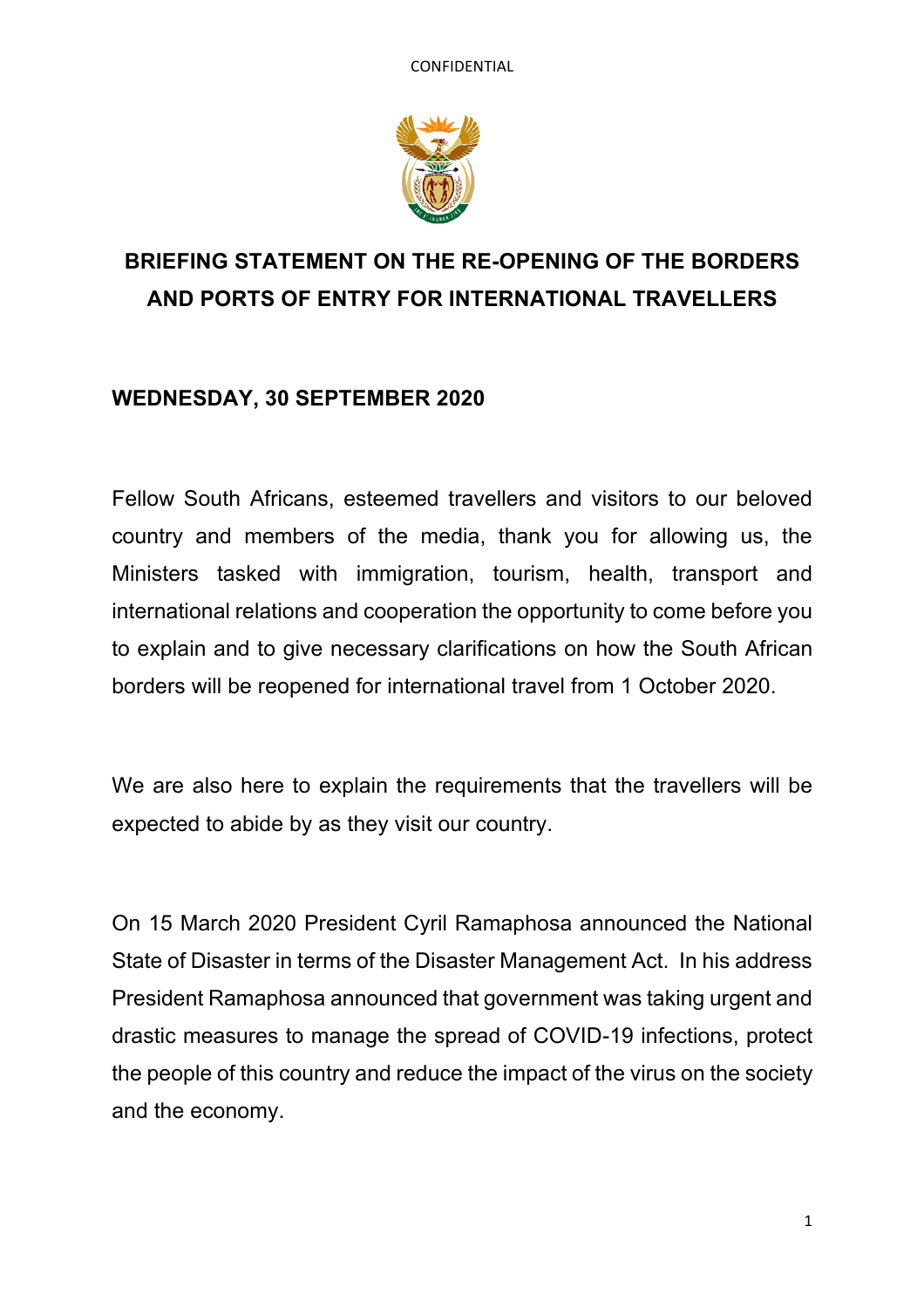One of the measures announced by the President entailed the introduction of restrictions on international travel and the closing of borders and ports of entries until the COVID-19 infection rates were reduced into manageable levels. On 20<sup>th</sup> September 2020, President Ramaphosa announced that the country was moving to Alert Level 1 of the Risk Adjusted Approach. Under Alert Level 1, the country eased some of the stringent restrictions which were imposed on citizens under lockdown.

He further announced that on 1 October 2020 South African borders will be opened for business and leisure travel for international traveller's subject to a number of restrictions for travellers. These restrictions included that all travellers visiting the country will be expected to abide by the regulations which include mandatory wearing of masks at all times, practising social distancing in public spaces, regular washing or sanitizing of hands and presenting a negative COVID-19 test result not older than 72 hours from the time of departure.

#### **EASING OF TRAVEL RESTRICTIONS**

As a country we have adopted a gradual reopening of borders and ports of entry for international travel for business, leisure and other travel guided by the communique published by the Word Health Organisation (WHO) on Public Health on considerations for international travel on 30 July 2020. The gradual reopening of borders and ports of entry informed by a cautious approach means that a limited number of ports of entry and borders will be opened from 1 October 2020. In reopening these selected ports of entry and borders we will be guided by epidemiological and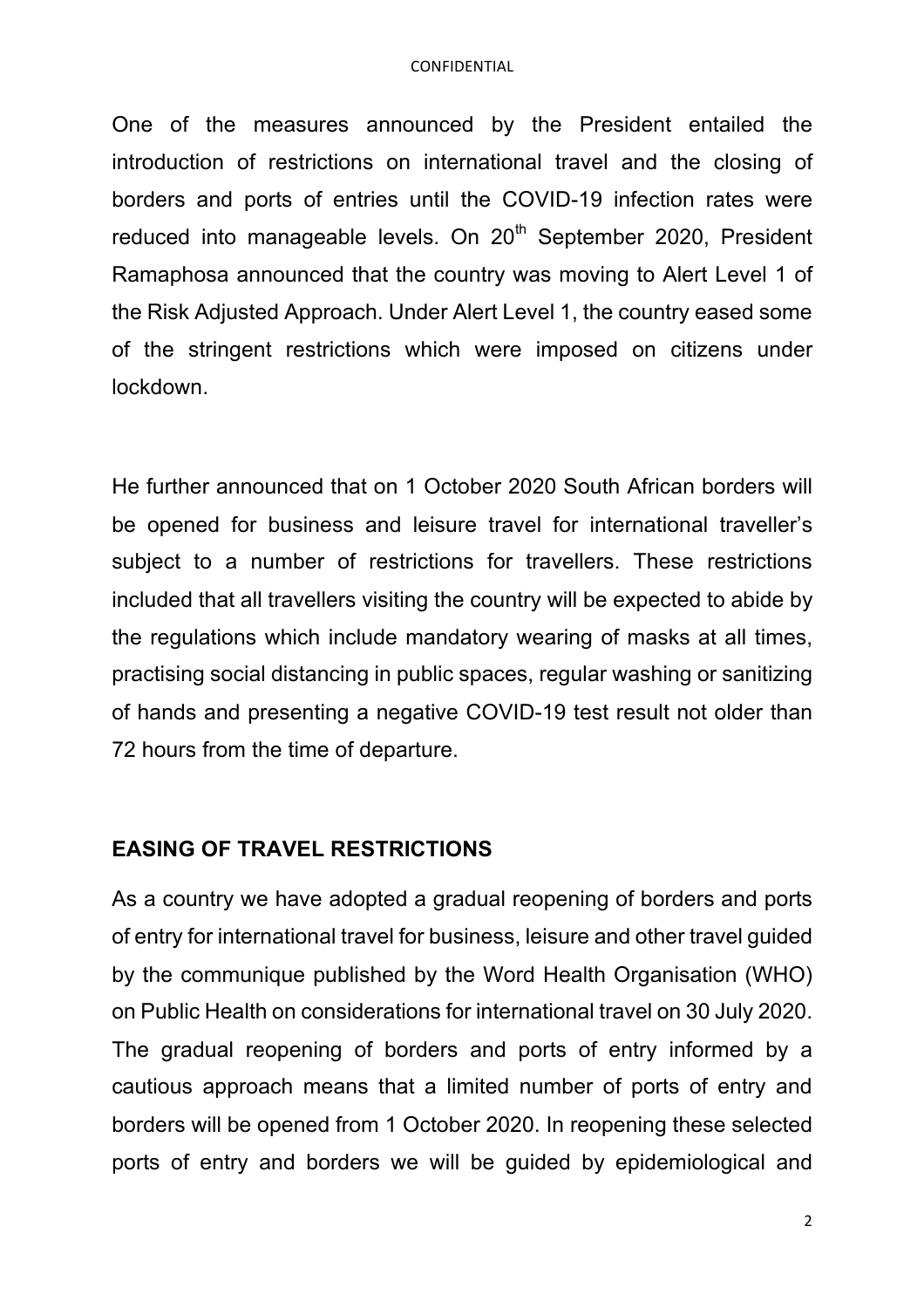transmission rates both in South Africa and the traveller's countries of origin.

As Government we will constantly monitor the transmission rates both in the country and the countries of origin and respond accordingly.

In the past month, the country's health care capacity has significantly improved to treat those infected with the COVID-19 virus. To date the country has conducted over 4 million COVID-19 tests in both public and private health care facilities. Furthermore, the recovery rate is currently at 90 percent and the numbers of those infected with the virus is drastically reducing at an encouraging rate.

Due to the sacrifices made, the cooperation and determination of many South Africans we can now confidently declare that the country now has sufficient hospital capacity, including beds, ICU space and ventilators.

We can confidently say that the country is in a position to manage the number of infections and to provide adequate medical care and treatment for those who present COVID-19 symptoms. These response measures and the cooperation of the South African has been made possible for us to decide to re-open our borders for international travellers and visitors.

The country has also put measures in place to mitigate the risk of resurgence or a second wave of the spread of the virus by improving its contact tracing and isolation measures. One of the ground-breaking innovations that has been introduced is the COVID-Alert APP which alerts

3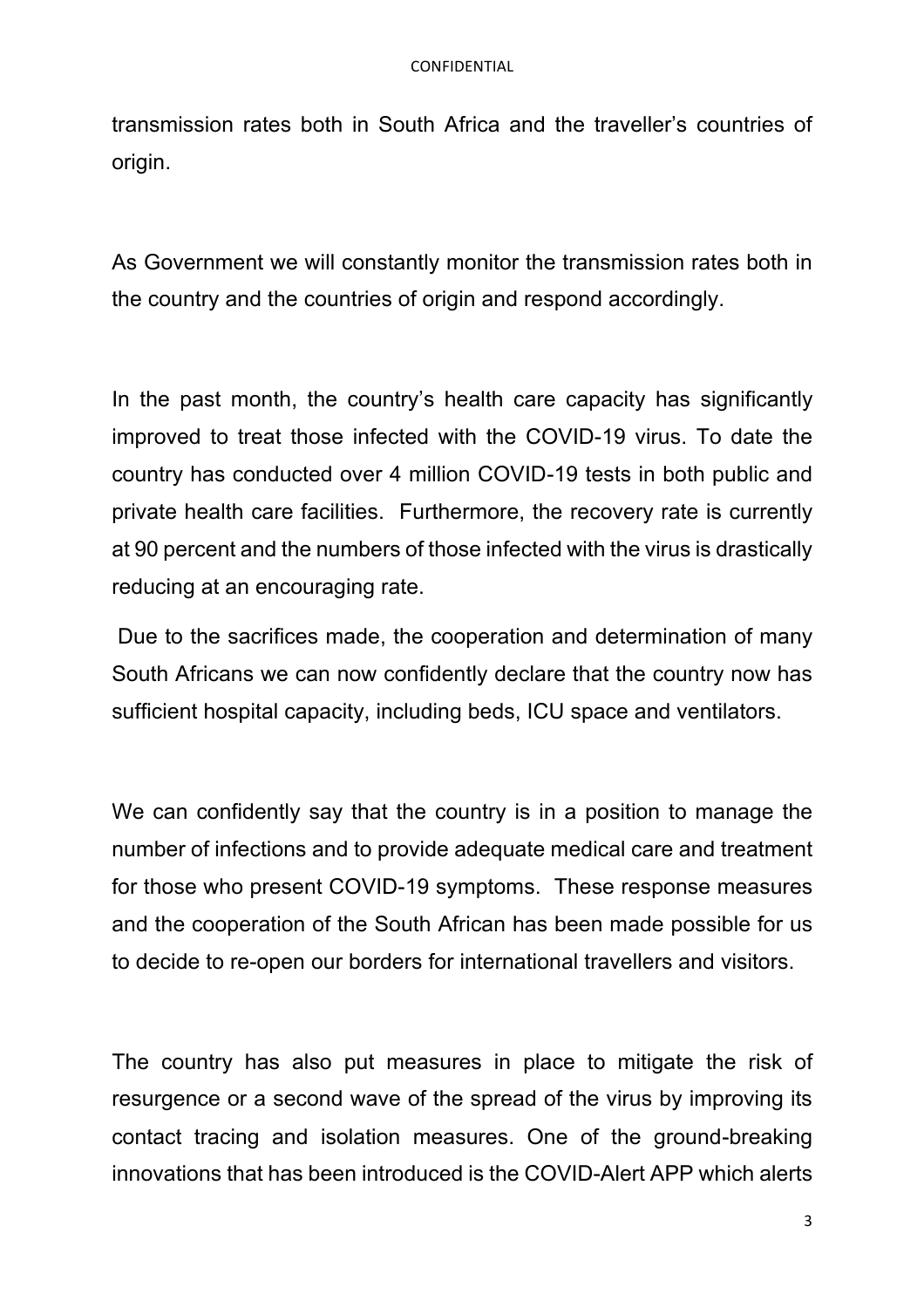subscribers and provides relevant information if they have been in contact with any person who has tested positive for the virus. The APP helps to minimize the risk of spreading the virus.

All these measures have put the country at the cutting edge of managing the spread of the virus. We encourage the international travellers who intend to visit the country to download the APP so that they are able to monitor and minimise their risk of exposure to the COVID-19 virus.

Travellers intending to visit the country will be expected to produce a PCR (polymerase chain reaction) test that is not older than 72 hours from the time of departure from the country of origin to South Africa. This test must be conducted by a certified medical practitioner and should have the name and signature of the practitioner who conducted such test.

Upon arrival in the port of entry, the traveller will be screened for any COVID-19 symptoms or for contact with people who have been infected with the COVID-19 virus.

Travellers will also need to provide proof of accommodation address should they need to self-quarantine at the time of arrival in the country.

Should the traveller display any COVID-19–related symptoms or been in contact with an infected person(s), they will be expected to take a mandatory COVID-19 test. This test will be at the traveller's cost. If the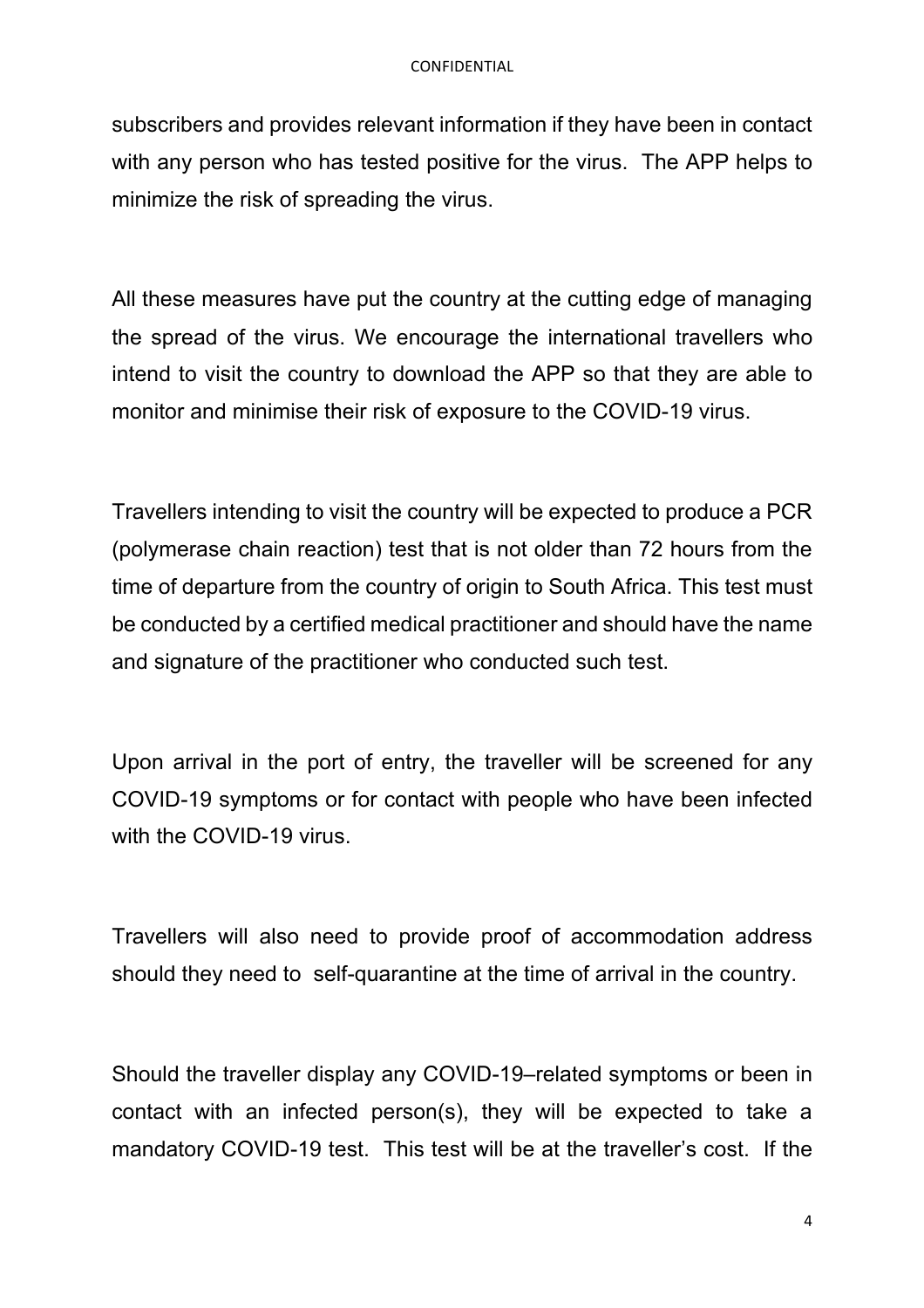COVID-19 test comes back positive, the traveller will be subjected to a 10 day quarantine at a designated site. The accommodation at a quarantine site will be at the traveller's cost.

South Africa has developed a risk categorisation model for different international travellers. This model classifies international travellers according to a scale of high, medium and low risk. High risk travellers are those who come from countries with higher numbers of COVID-19 infections and reported deaths compared to South Africa.

Medium risk travellers are from countries with relatively equal number of infections and death toll to South Africa and low risk travellers obviously originate from countries with lesser number of infections of COVID-19 and death toll than South Africa.

Leisure Travellers from high risk countries will not be permitted.

The exception will be business travellers with scarce and critical skills including diplomats, repatriated persons, investors and people participating in professional sporting and, events will undergo the same health protocol screenings.

If the passport of the traveller from a high risk country indicates that he/she has spent 10 days or more in a low risk country before departure, he/she will be considered to be arriving from a low risk country.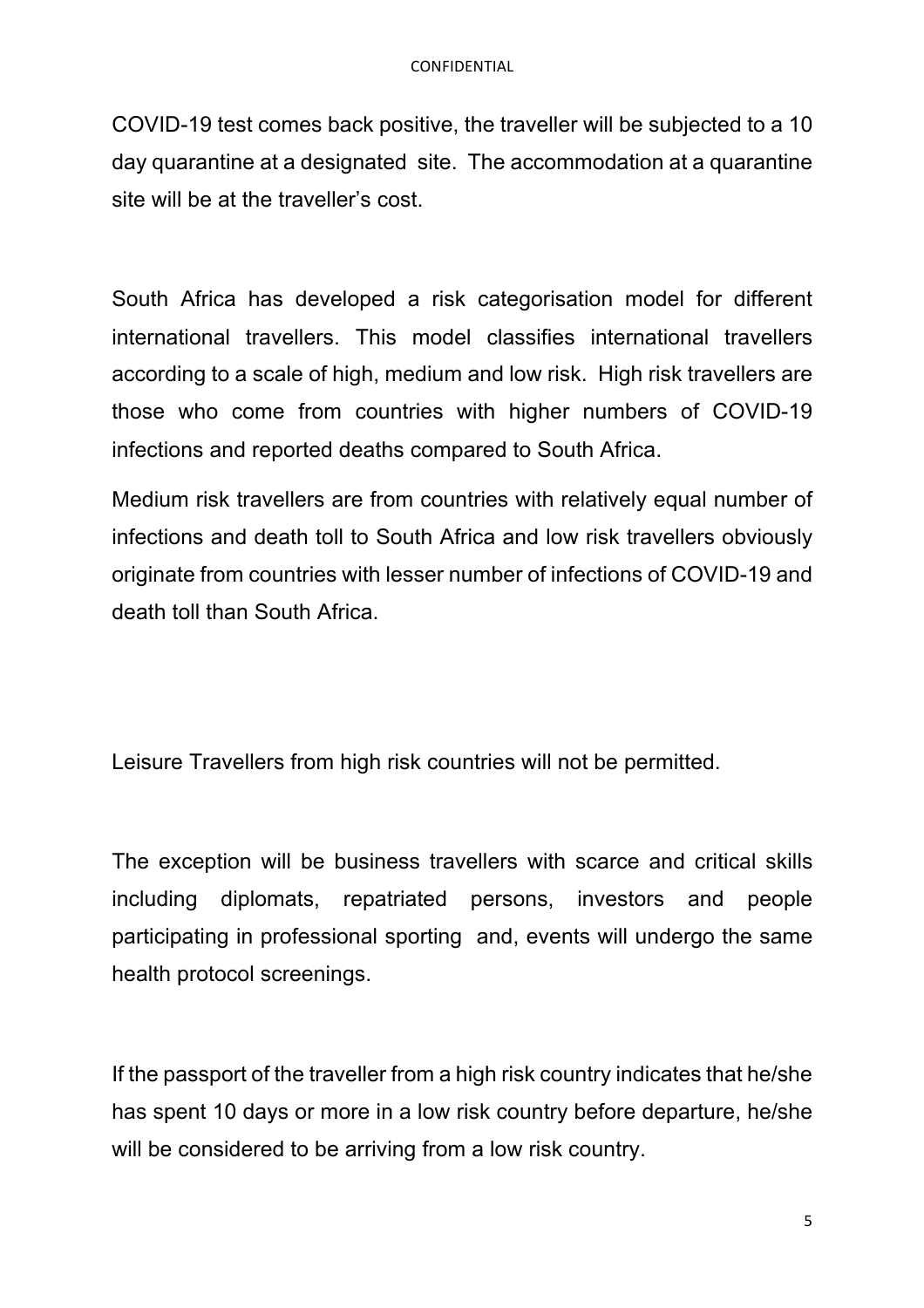Travellers from medium and low risk countries will only be allowed into the country subject to the prevailing visa requirements.

Airlines from high risk countries are not necessarily banned, but their crew will be required to isolate in facilities at designated accommodation at the cost of their employer.

Long term visa holders who visit the country for business purposes will be allowed to travel to South Africa. These travellers will also be subject to health screenings for COVID-19 symptoms at the port of entry.

In the interest of all citizens, and the continuing public health efforts, South Africa reserves the right to deny entry of any traveller who is travelling from a high risk country for tourism purposes.

## **RE-OPENING OF AIRPORTS FOR TRAVEL BY AIR**

Three airports will be opened and operational for international air travel. These airports are OR Tambo International (in Johannesburg, Gauteng), Cape Town International (in Cape Town, Western Cape) and King Shaka International in (Durban, KwaZulu-Natal). All travellers landing at these airports must present a PCR test which is not older than 72 hours from the time of departure from the country of origin to South Africa. Furthermore, the international travellers should possess a mandatory travel insurance which is supposed to cover the COVID-19 test and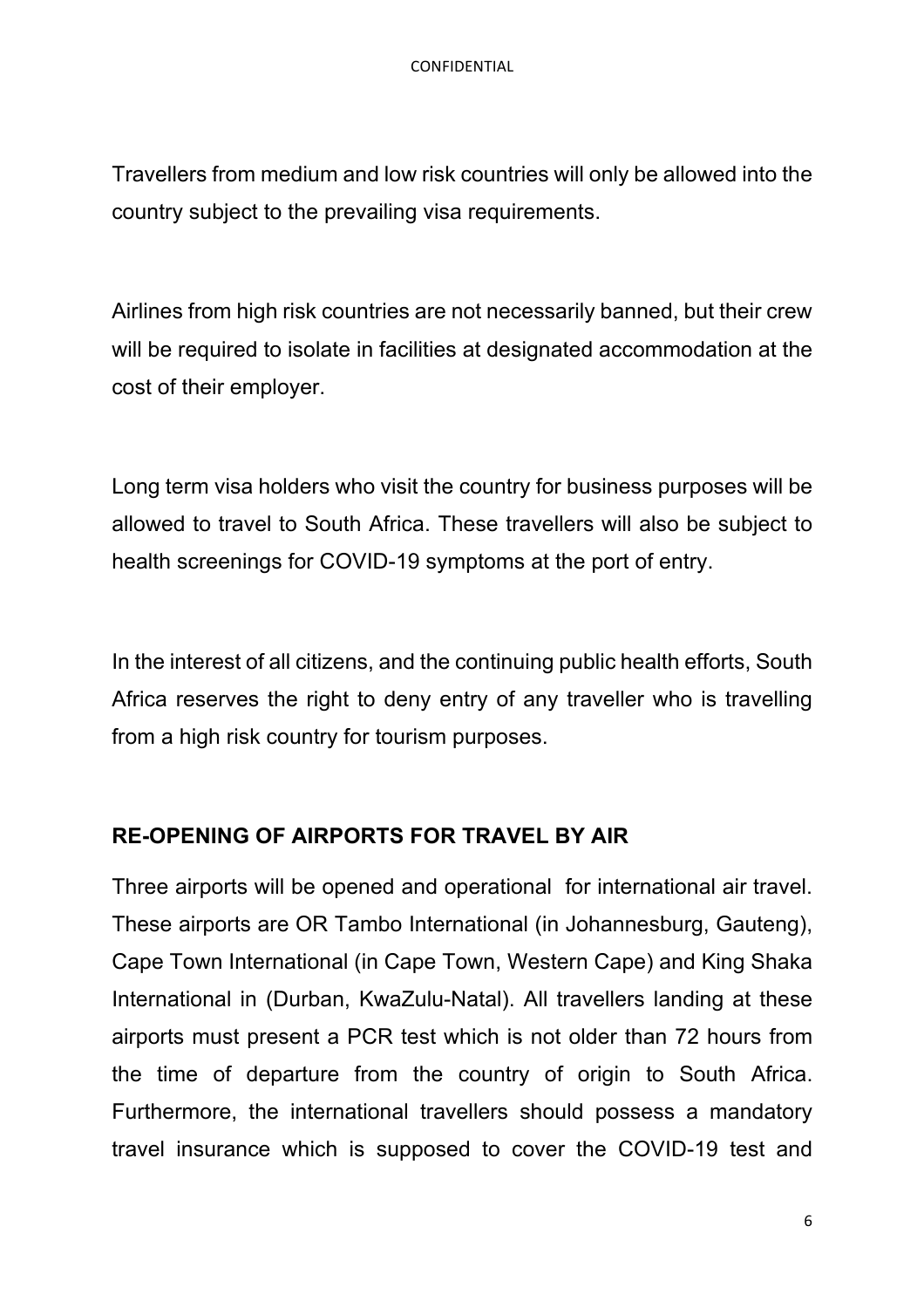quarantine costs. All these travellers will be subjected to COVID-19 screening on arrival. Those who present COVID-19 symptoms which include elevated body temperatures and flu-like symptoms, will be required to take a COVID-19 test which should be covered by the travel insurance. Should the test results come back positive, the traveller will be subjected to mandatory quarantine, which will also be paid for by the traveller or the travel insurance.

#### **TRAVELLERS FROM AFRICAN COUNTRIES**

To facilitate free movements of people, goods and services from South Africa, SADC and the African continent, travellers from the neighbouring countries are allowed to visit our country.

Travellers from all African countries are allowed and must possess relevant travel documents, and will also be screened for \COVID-19 symptoms.

To allow ease of travel from the African countries, 18 borders will be opened. 35 border posts will continue to offer restricted services due to insufficient capacity for screening, testing and quarantine. Travellers who present themselves at borders which are unable to accommodate them will be directed to the currently operational border posts for processing.

Daily commuters who reside in cross-border areas/towns and those who are from neighbouring countries including those with relevant work permits and school children and teachers will be allowed to enter and exit the borders for work purposes. These commuters will be screened for